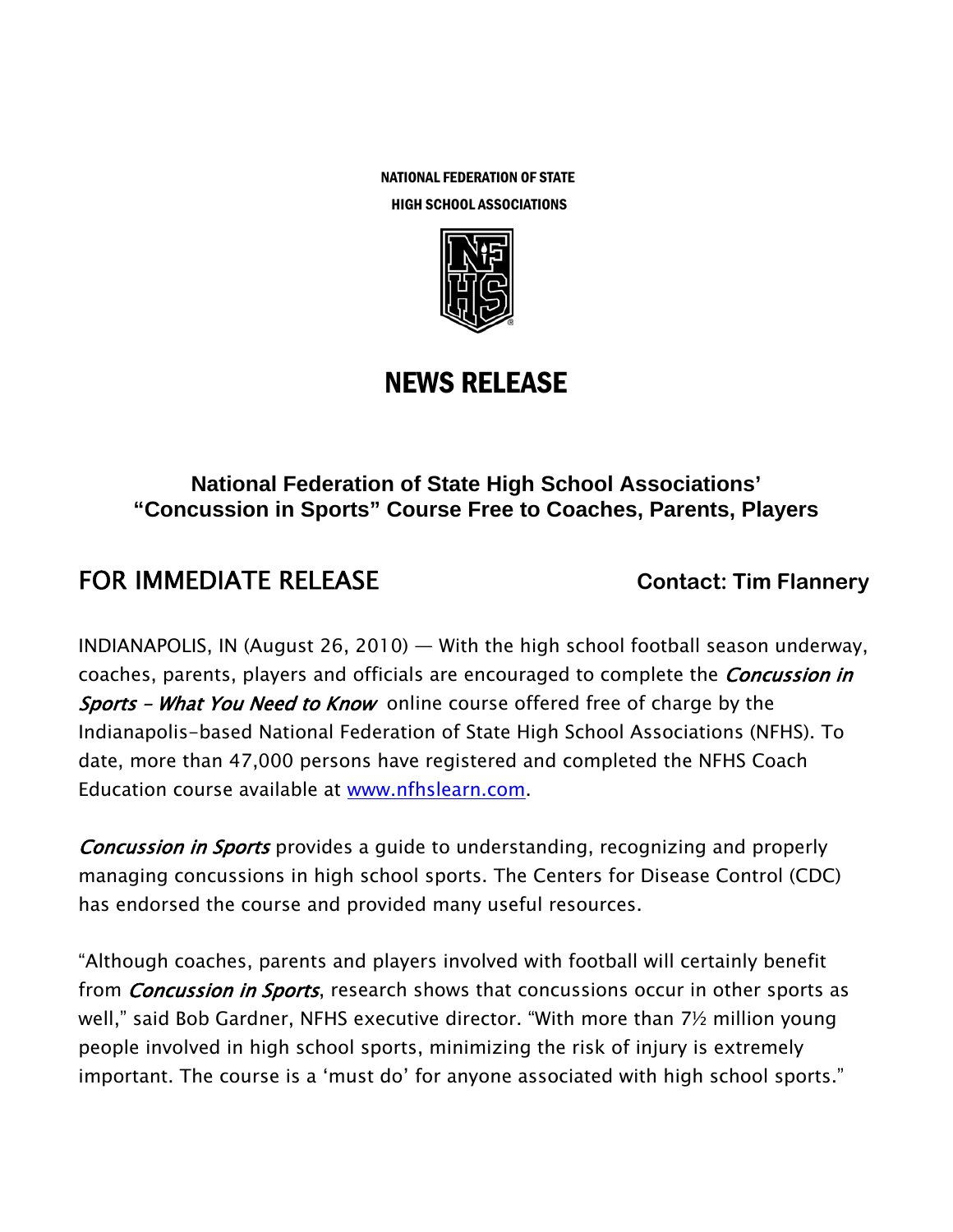The 20-minute online course is designed to highlight the importance of recognizing and responding to sports-related concussions, which pose a particularly high risk for adolescents. The course is hosted by Michael Koester, M.D., chair of the NFHS Sports Medicine Advisory Committee (SMAC) and director of the Sports Concussion Program at the Slocum Center for Orthopedics and Sports Medicine in Eugene, Oregon. Individuals have access to the course and printable resources, including a parent's guide to concussion in sports, a coach's guide, an athlete fact sheet and materials for schools to implement a protocol for concussion treatment.

According to the 2009-10 High School Sports-Related Injury Surveillance Study, more than 140,000 high school athletes suffer a concussion each year. The study, conducted by Dawn Comstock, Ph.D., director of the Center for Injury Research and Policy at Nationwide Children's Hospital in Columbus, Ohio, also indicated that the incidence rate for concussion is highest among football players. The next two highest rates among boys sports are ice hockey and lacrosse. In girls sports, the incidence rate is highest in soccer, gymnastics and lacrosse.

In addition to education courses, the NFHS has been the leader in establishing playing rules to deal with concussions. In 2008, the SMAC advocated that a concussed athlete must be removed from play and not allowed to return to play on the same day. In 2009, the position was adopted by a leading group of sports concussion experts and the National Football League (NFL).

For 2010-11, the NFHS implemented new guidelines for the management of a student exhibiting signs, symptoms or behaviors consistent with a concussion. Based on the SMAC, these guidelines have been included in all NFHS rules books for the 2010-11 season. The language reads: "Any athlete who exhibits signs, symptoms or behaviors consistent with a concussion, such as loss of consciousness, headaches, dizziness, confusion or balance problems, shall be immediately removed from the contest and shall not return to play until cleared by an appropriate health-care professional."

The NFHS Coach Education Program began in 2007 with two core courses – Fundamentals of Coaching and First Aid for Coaches. The core courses provide coaches with content from all eight domains contained in the National Standards for Sport Coaches (NASPE 2006). These two courses form the foundation from which all elective courses and sport-specific courses are developed specifically for interscholastic